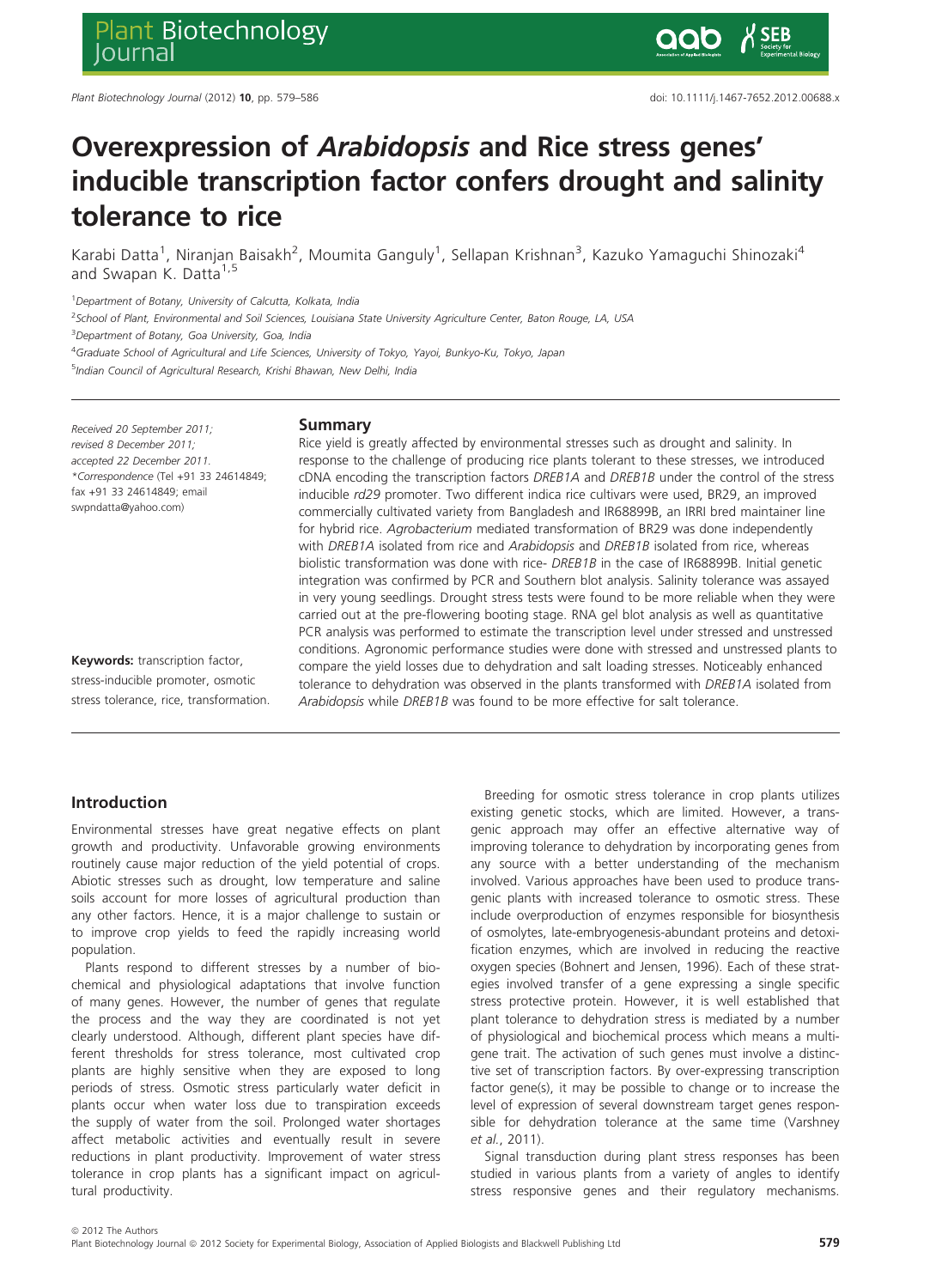A large number of genes are regulated when plants are exposed to osmotic stress. The transcription factor DREB1A interacts with cis-acting DRE (dehydration responsive element) and regulates expression of many stress tolerance genes under drought, high salinity, and cold stress in Arabidopsis (Liu et al., 1998). In plant, majority of the DREB1 subfamily members are expressed under low temperature and increased level of drought or salt (Dubouzet et al., 2003; Haake et al., 2002; Huang et al., 2007; Xiao et al., 2006). It has been reported that homologous or heterologous expression of DREB1s can confer tolerance to multiple abiotic stresses as shown in rice (Wang et al., 2008), peanut (Bhatnagar-Mathur et al., 2007) and other plants (Varshney et al., 2011).

Over-expression of DREB1A cDNA under the control of CaMV35S constitutive promoter in transgenic Arabidopsis plants activated the expression of many stress tolerance genes and resulted in increased tolerance to drought, salt loading and freezing (Gilmour et al., 2000; Liu et al., 1998). It has been reported that the over-expression of cDNA encoding DREB1A induced the expression of many stress tolerance genes such as rd29A, kin1, Cor 6.6, Cor 15a, rd17, erd10, erd1 and P5CS in Arabidopsis (Kasuga et al., 1999). Similarly, over-expression of DREB1 genes can increase the expression of their direct downstream genes with DRE-cis element, such as RD29A, COR15A, ERD10, COR47 and GoLS2 (Maruyama et al., 2004).

The strong constitutive CaMV35S promoter driving expression of DREB1A resulted in growth abnormalities under normal conditions. Use of the stress-inducible promoters such as rRab16A, 4XABRE, 2XABRC are effectively expressed in rice (Ganguly et al., 2011). Similarly, rd29A promoter to drive the expression of DREB1A provided a better stress tolerance of the transgenic Arabidopsis under stress conditions with minimal effects on plant growth than when the expression of the same gene was driven by the 35S promoter (Kasuga et al., 1999). Similar results were observed in rice plants overexpressing OsDREB1A, OsDREB1B or OsDREB1F, cloned from rice (Ito et al., 2006; Wang et al., 2008). Rice, OsDREB1-type proteins show high homology to Arabidopsis DREB1A proteins (Dubouzet et al., 2003).

Abiotic stresses like drought and salinity are major environmental constraints of rice production in non-irrigated rice areas. Of the world's 130 million hectares of rice cultivated land, an estimated 20% are periodically subject to drought conditions, 30% contain enough salt to limit cultivation and reduce yield, and 10% occasionally experience low temperature (15  $\degree$ C or below) (Lane, 2002). Conventional breeding approach has been used to exploit natural genetic variation in improving rice varieties. But until now, rice plants except for a few rice cultivars that are well adapted to water stress conditions, do not show osmotic adjustment, the most effective component of abiotic stress. Several stress-related genes have been cloned and introduced in rice to enhance tolerance to drought and salinity stress (Datta et al., 2008).

In the research reported here, we introduced the transcription factor DREB1A and DREB1B cDNA driven by rd29A promoter into two different indica rice cultivars. DREB1A cDNA has been isolated from both Arabidopsis and rice plants. Overexpression of DREB1A cDNA isolated from Arabidopsis performed better in rice than the same isolated from rice when the plants are exposed to artificial drought stress in pots, whereas plants with inserted DREB1B cDNA from rice showed better performance in highly saline conditions.

# **Results**

## Transformation

Plants were transformed with a G29 AHS vector expressing the DREB1A cDNA isolated from either rice or Arabidopsis or DREB1B cDNA isolated from rice with the rd29 promoter (Figure 1). Twenty six antibiotic resistant (hygromycin) BR29 plants carrying rice DREB1A (OsDREB1A), fourteen antibiotic resistant BR29 plants carrying rice DREB1B (OsDREB1B) and 23 hygromycin resistant BR29 plants with Arabidopsis DREB1A (AtDREB1A) were generated using the vacuum infiltration method for Agrobacterium mediated transformation. Twenty antibiotic resistant IR68899B plants carrying rice DREB1B (OsDREB1B) were obtained by biolistic transformation (Table 1). From the generated plants, 24 primary independent transgenics from variety BR29 and four primary independent transgenics from IR68899B were selected by PCR and DNA-blot analysis. Growth and fertility of the plants were compared with wildtype of their respective cultivars. Most of these independent primary transgenics showed a normal phenotype and were fertile. No significant difference was found in growth and fertility status of the primary transgenic plants with their respective wild type based on selected fast growing in vitro regenerants.

## Progeny

The T<sub>0</sub> plants after self pollination gave segregating T<sub>1</sub> progeny. PCR analysis was done for all the  $T_1$  progeny to find out the segregation ratio and to identify the positive plants containing gene of interest. Most of the progeny lines showed the Mendelian segregation ratio of 3:1 (Figure 2). Southern blot analysis was done with the identified positive plants from different lines. The Southern-positive plants of BR29, transformed by Agrobacterium mediated transformation, showed a very simple pattern of integration with one to four copies of the transgene. Figure 3 represents one Southern blot showing integration of AtDREB1A in positive progeny of different lines of BR29 selected by PCR analysis (line BRSH29, BRSH24, and BRSH22) at the  $T_1$  generation. All the plants showed the integrated 0.8 Kb fragment of DREB1 gene.

## Drought tolerance at vegetative stage

Water stress tolerance experiments were conducted on homozygous plants at the  $T_3$  generation. To study drought tolerance, three sets of experiments were performed for three phases of plant growth. For the vegetative stage drought tolerance experiment, 6-week-old non-transformed wild type and transgenic plants grown in soil were subjected to 21 days of continuous drought stress i.e. watering was stopped completely. After



Figure 1 Partial maps of the plasmid vectors of DREB genes driven by rd29 promoter used for Biolistic or Agrobacterium-mediated transformation in indica rice.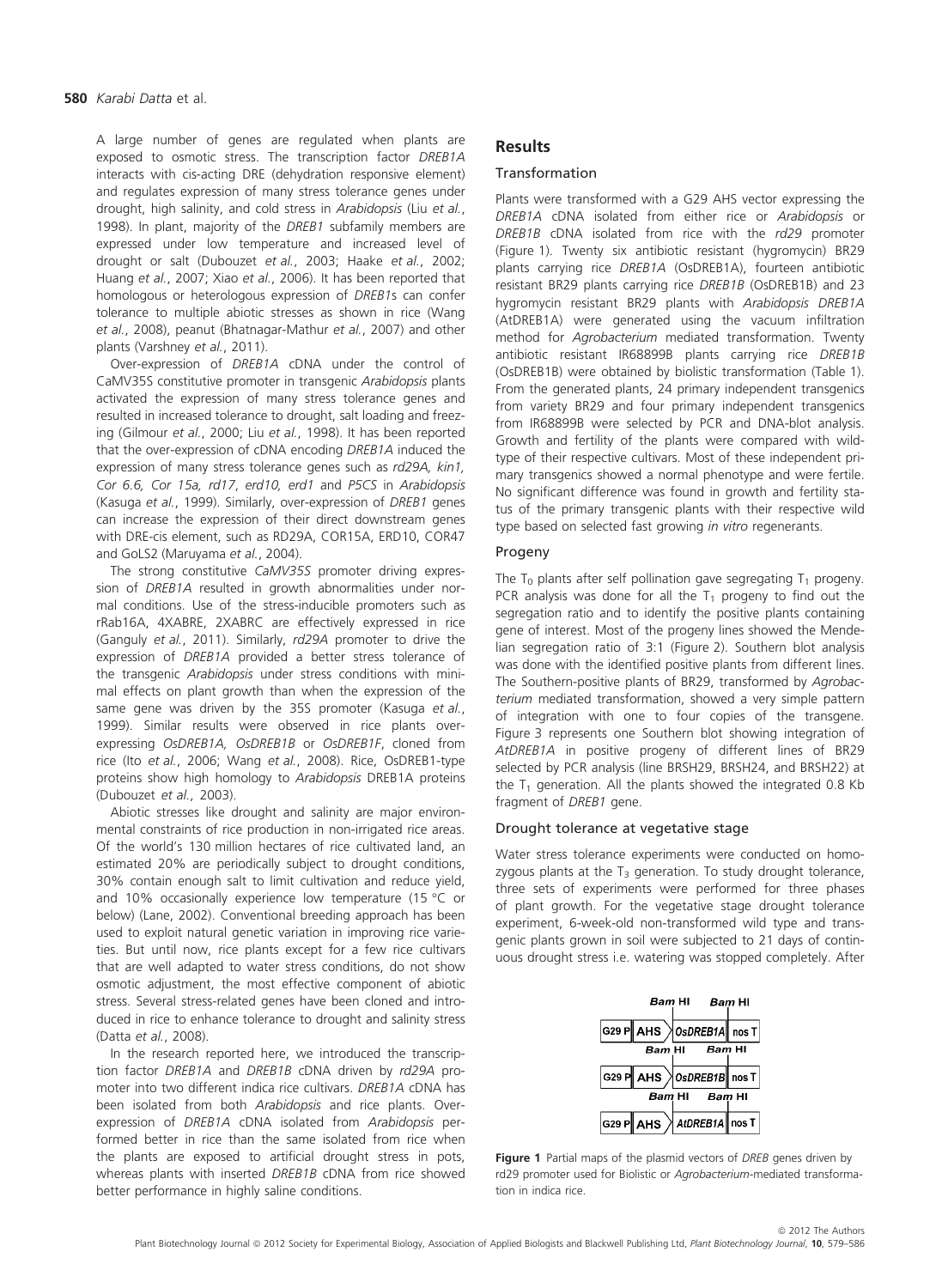Table 1 Transgenic indica rice developed with DREB1 genes

| Cultivar                       | Gene of<br>interest                          | Method                                                                    | Promoter                | No. of<br>plants<br>GGH | No. of<br>Independent.<br>Transgenic<br>events |
|--------------------------------|----------------------------------------------|---------------------------------------------------------------------------|-------------------------|-------------------------|------------------------------------------------|
| <b>BR29</b><br><b>IR68899B</b> | OsDREB1A<br>OsDREB1B<br>AtDREB1A<br>OSDREB1B | Agrobacterium rd29A<br>Agrobacterium<br>Agrobacterium<br><b>Biolistic</b> | rd29A<br>rd29A<br>rd29A | 26<br>14<br>23<br>20    | 12<br>5<br>5<br>4                              |

GGH, grown in greenhouse.



Figure 2 PCR analysis showing the segregating OsDREB1B gene in  $T_1$  transgenics of rice cv. IR68899B developed through biolistic transformation.

drought treatments, a variation of response was found in individual lines. Non transgenic wild type plants exhibited stress symptoms like wilting and drought induced leaf rolling within 7 days, whereas the transgenic lines did not show much difference within this short period of water stress. After drought stress and subsequent watering, recovery of the plants was observed depending on the damage caused by the stress. Sometimes new tillers came out and ultimately this stress at the vegetative stage did not cause much damage to the crop yield. Figure 4a–d represent differential phenotypic expression due to the water stress treatment and recovery of plants after watering in the case of BR29 (BRSH29 homozygous progeny). It has been observed that the lines with inserted AtDREB1A gene may be more tolerant to drought stress than the plants carrying OsDREB1A or OsDREB1B.

#### Stomatal behavior

Experiments were carried out to understand the stomatal behavior of transgenic and wild type plants during a period of drought. Water was withdrawn from both transgenic and wild type plants for 6 days in greenhouse conditions and stomatal response was observed. The results showed that in wild type rice plants almost all the stomata were open; however in transgenic rice (BRSH29) most of the stomata were closed (Figure 5). The stomatal closure in transgenic plants during drought conditions may be due to the expression of the transgene regulating the functioning of guard cells in rice plants.

## Expression analysis of the transgenics

The expression of rd29A DREB1 gene during drought stress at the vegetative stage was detected by RNA gel blot analysis. RNA was extracted from the leaves of transgenic plants and their respective wild type plants grown under normal condition and also after exposure to drought stress for 6 days. The induced expression of the inserted gene has been detected by the strong expression of mRNA extracted from leaves of dehydration stressed transgenic plants with AtDREB1A gene controlled by rd29 stress inducible promoter. Figure 6 represents mRNA expression of three different plants from different lines during each day after exposing to water stress.

Quantitative RT-PCR (qRT-PCR) analyses showed 10.8- to 14.4-fold induction of AtDREB1A mRNA levels in the drought stressed transgenic lines compared to that of well watered controlled transgenic lines (Figure 7). The fold-induction levels varied widely in the transgenics, the maximum induction being recorded in BRSH 22-22-25-7, which was 14.4-fold upon 6 days of drought treatment.

## Drought tolerance at flowering stage

To study drought tolerance at the pre-flowering stage, 10 week old plants in pots just before the emergence of flowers i.e. the booting stage, were subjected to drought stress for 7 days. After 7 days the soil became too hard. More damage was observed in the flowering of the wild type than in the different variable response in the transgenic plants at the pre-flowering stage water stress situation, which was also reflected in the crop yield. In Table 2 the effect of water stress on crop yield in some selected transgenic BR29 plants (homozygous progenies of BRSH22 and BRSH29) at the pre-flowering stage has been shown. Wild type BR29 severely affected by 7 days drought exposure at the pre-flowering stage whereas transgenics were less affected. The grain yield per plant was affected by water stress in all the plants which were compared with that of their normal watered plants of the same line but damage in yield



Figure 3 Southern blot showing the stable integration of 0.8 kbp of DREB1A in progenies of different lines of BR29.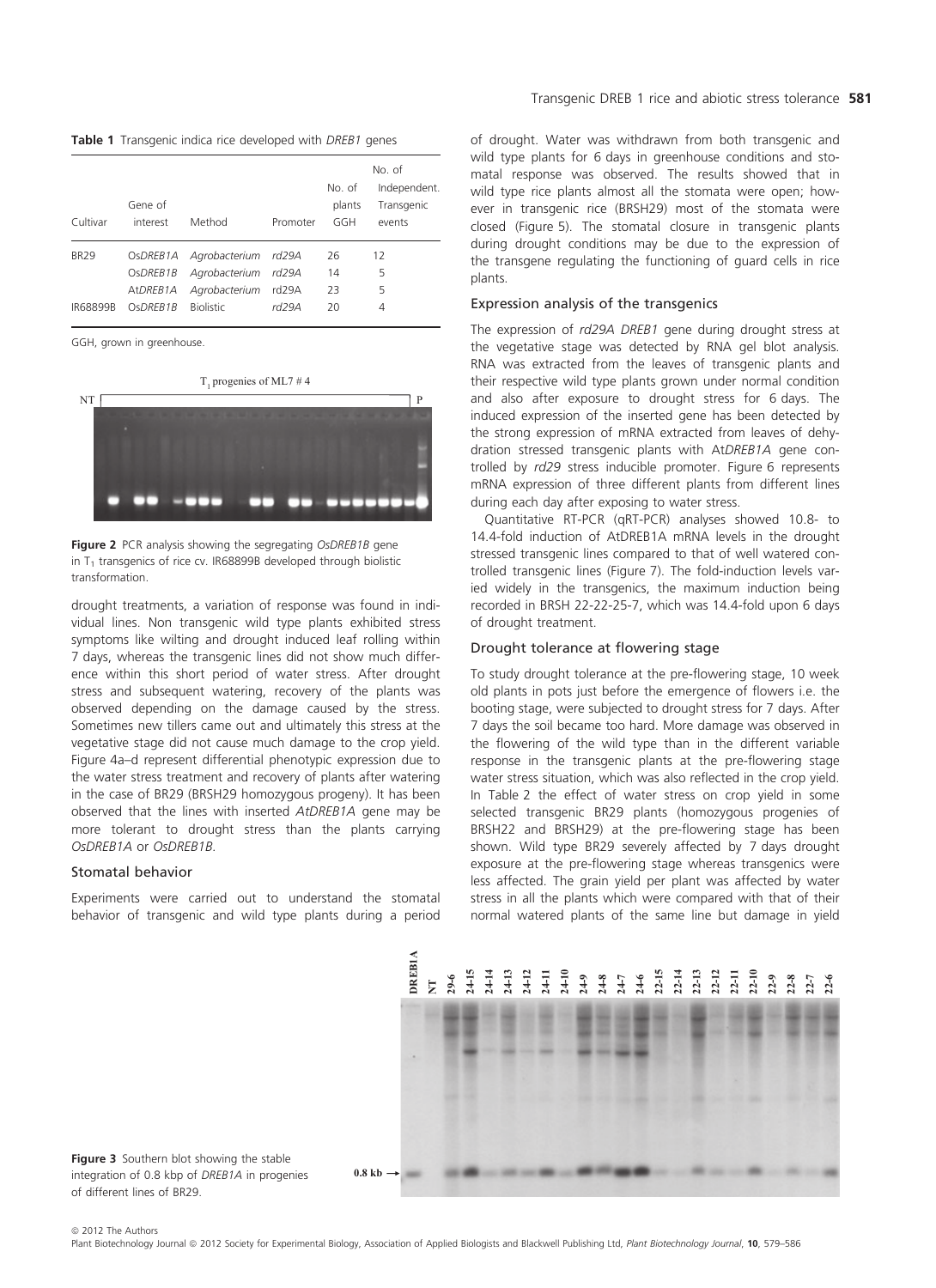#### 582 Karabi Datta et al.



Figure 4 Differential phenotypic expression due to water stress at vegetative stage (BRSH29 progeny). (a) Showing levels of tolerance after 14 days (b) selected transgenic plants surviving in hard soil after 21 days without water. (c) Quick recovery of water stressed transgenic plants after watering (d) recovery of water stressed plants after watering, two plants from right are non transgenic wild type.

was more in case of wild type  $(7.84 \text{ g/plant})$  as compared to that of transgenics (14.20-17.81 g/plant).

#### Tolerance to salt

The technique for screening salt tolerance is based on the ability of seedlings to grow in high saline conditions. To examine the tolerance level of the transgenic plants, homozygous progeny of BRSH29 and BRSH22 containing AtDREB1A and progeny of IR68899B (designated as ML7) containing OsDREB1B, to salt stress, 8 day old seedlings were subjected to salt stress in hydroponic nutrient solution. Fourteen days of continuous salt stress with EC 12 salt level (with renewal of the nutrient solution every 7 days) the transgenic plants showed a moderately tolerant nature (Table 3). After 14-days in EC 12 the same plants were subjected to EC18 salt level for another 14 days. This stringent salt pressure killed almost all the plants excepting only a few salt exposed IR68899B (ML7) plants with DREB1B gene inserted (Figure 8). Five plants from the surviving line ML-4-17 were grown to soil after the experiment. Those plants showed much better seed setting than the non-transgenic wild type stressed plant but less seed setting than those plants which

were grown in normal condition without salt stress from seeding stage (Table 4).

# Discussion

Plant responses to water and salt stresses have much similarity in most metabolic processes. The high saline condition reduces the ability of plants to take up water. The water stress effect caused by drought on growth is similar to the osmotic effect of salt on the initial phase. Thus, any improvement in drought resistance may make a plant more adapted to saline soil.

Many plant genes have been reported to respond to abiotic stresses like drought, high salt condition and low temperature, and proteins encoded by these genes are expected to enhance the tolerance level of plants to these stresses. The analyses of these stress proteins and their corresponding genes provide us with the possibility of developing stress resistant plants.

In this present study, we were able to generate transgenic rice plants in which the DREB1A or DREB1B cDNAs were introduced to overexpress the DREB protein. The transgenic plants



Wild type

Transgenic

Figure 5 Laser confocal micrographs of epidermal peels of transgenic and wild type rice plants under 6 days of drought condition stained with acridine orange. Wild type and transgenic (a) shows the stomata opening (wild type) and (b) closer of stomata (transgenic BRSH29 progeny).

 $©$  2012 The Authors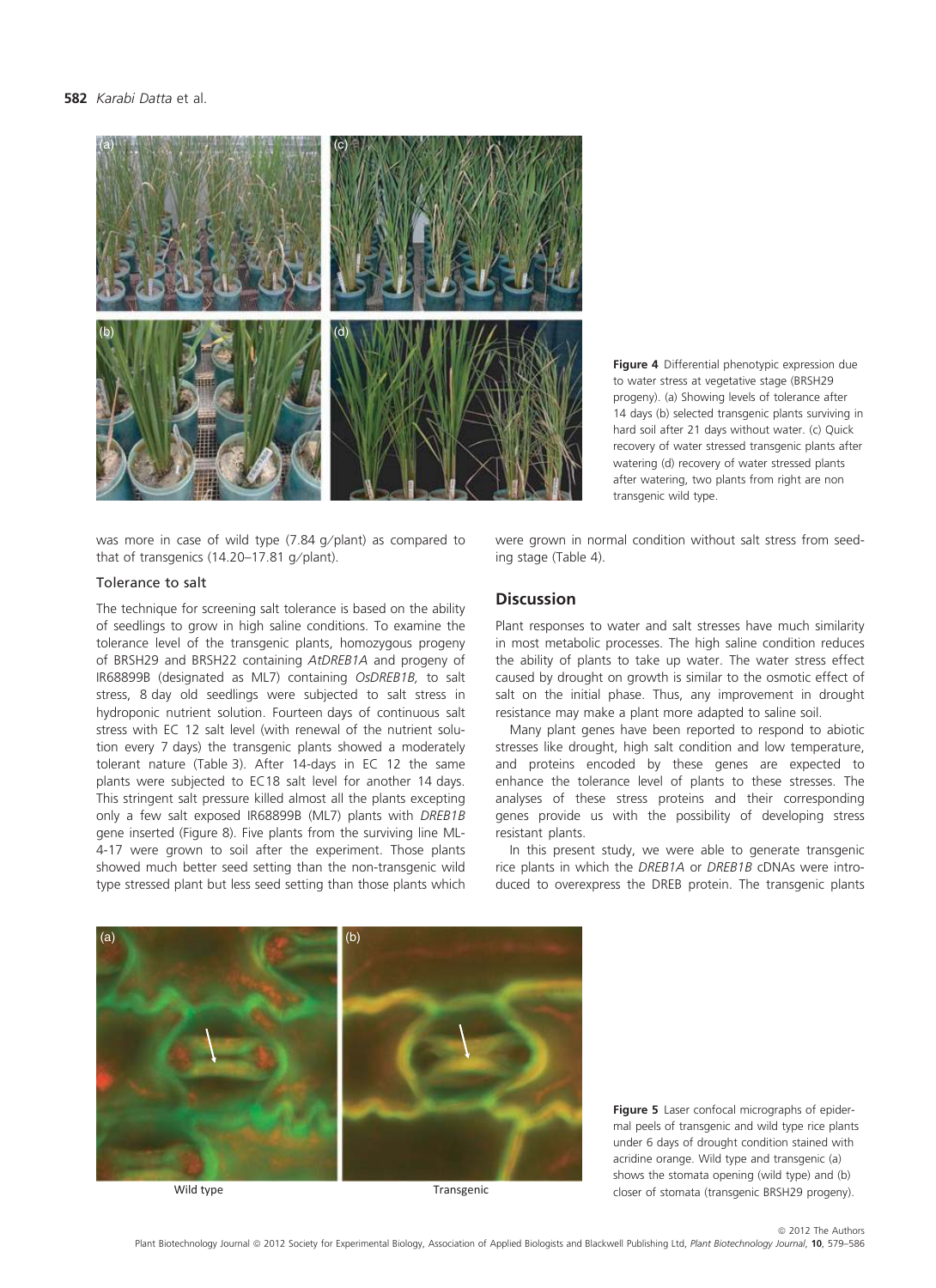

Figure 6 RNA gel blot showing gene expression in different lines under drought stress condition. Line A: BRSH29-22-2-19-4; Line B: BRSH29-22- 2-16-15; Line C: BRSH22-22-25-7-13; Days 1–6 represents each day after exposing to drought stress. Letter 'C' indicates well watered controlled transgenic plants.



Figure 7 qRT-PCR analyses showing the fold induction of AtDREB1A expression in response to drought stress for 6 days and well watered controlled transgenic plants of three different transgenic lines 1:BRSH29-22-2-19-4; 2:BRSH29-22-2-16-15; 3:BRSH22-22-25-7-13. The expression of gene determined using tubulin gene as an internal control. Results represent means  $\pm$  SE, based on three replicates.

showed enhanced tolerance to drought and salinity because of overexpression of this single transcription factor governed by rd29 stress inducible promoter. The stress response study of the exposed plants at their different growth and developmental phases was based on the phenotypic changes due to stress and their ultimate effect on grain yield.

Homozygous lines with the DREB1 gene have been developed and the phenotypic expression study was conducted with the over-expressed promising lines as has been selected by molecular analysis. It was observed that DREB1A transgenic rice plants remained green for longer time during drought stress condition when compared to DREB1B transgenic rice and the non-transgenic wild type. It has also been reported earlier that DREB1A Arabidopsis plants had significantly improved freezing and drought tolerance and downstream gene expression level in DREB1A were significantly higher than that in DREB1B Arabidopsis plants (Novillo et al., 2007; Tong et al., 2009).

Expression of DREB1A cDNA encoded by rd29 inducible promoter in our study showed no significant phenotypic change in growth of transgenic rice plant. The stress inducible promoter appears to minimize the negative effects of the transgene on plant growth has been reported in Arabidopsis (Kasuga et al., 1999).

Stomata closure to reduce water loss is an important feature to improve tolerance of plants under water limitation. Genetic determinants governing the stomatal function and consequent improvement of plant performance under water limitation have been identified (Pardo, 2010). Several transcription factors have been known which are involved in the regulation to the signaling network that controls stomatal movements in Arabidopsis. Transgenic plants expressing the transcription factor MYB44 showed ABA-induced stomata closure response in transgenic plants (Jung et al., 2008). Overexpression of ARAG1, a transcription factor gene, in rice plant may promote the synthesis of higher level of ABA in transgenic plants (Zhao et al., 2010). The internal increase in concentration of phytohormone ABA may eventually lead to early stomata closer in transgenic plants which prevent major water loss (Apel and Hirt, 2004). Interestingly, in the present study, stomata closure in transgenic plants

Table 2 Effect of water stress on agronomic trait in selected BR29 transgenic plants with AtDREB1A gene at T<sub>3</sub> generation (pre flowering stage: 7 days of water stress)

| Plant line             | Plant No.      | No. reproductive tillers | No. filled grain | No. unfilled grain | Ratio $(f/uf)$ | Grain yield/plant (g) |
|------------------------|----------------|--------------------------|------------------|--------------------|----------------|-----------------------|
| BRSh-22-24-6-11        | 6              | 10                       | 670              | 488                | 1.37           | 16.20                 |
|                        | 7              | 10                       | 611              | 516                | 1.18           | 14.36                 |
|                        | 9              | 7                        | 601              | 283                | 2.15           | 14.20                 |
|                        | Watered*       | 9                        | 937              | 126                | 7.43           | 22.59                 |
| BRSh-29-22-2-16        | 10             | 8                        | 614              | 501                | 1.22           | 14.52                 |
|                        | 13             | 8                        | 618              | 349                | 1.77           | 15.22                 |
|                        | 15             | 9                        | 739              | 362                | 2.04           | 17.81                 |
|                        | Watered*       | 8                        | 767              | 142                | 5.40           | 20.17                 |
| BRSh-29-22-2-19        | $\overline{4}$ | 6                        | 687              | 279                | 2.46           | 16.16                 |
|                        | 8              | 8                        | 695              | 303                | 2.29           | 15.88                 |
|                        | 12             | 6                        | 541              | 294                | 1.8            | 13.20                 |
|                        | Watered*       | 7                        | 681              | 119                | 5.7            | 16.35                 |
| BRSh-22-22-25-6        | 9              | 8                        | 685              | 522                | 1.31           | 16.63                 |
|                        | Watered*       | 6                        | 797              | 137                | 5.81           | 18.84                 |
| BRSh-22-22-25-7        | 13             | 9                        | 583              | 533                | 1.09           | 17.14                 |
|                        | Watered*       | 7                        | 809              | 127                | 6.37           | 19.40                 |
| Non transgenic control | Treated        | 7                        | 339              | 525                | 0.64           | 7.84                  |
|                        | Watered*       | 6                        | 754              | 98                 | 7.69           | 18.56                 |

\*Data scored based on average five plants of the same transgenic line.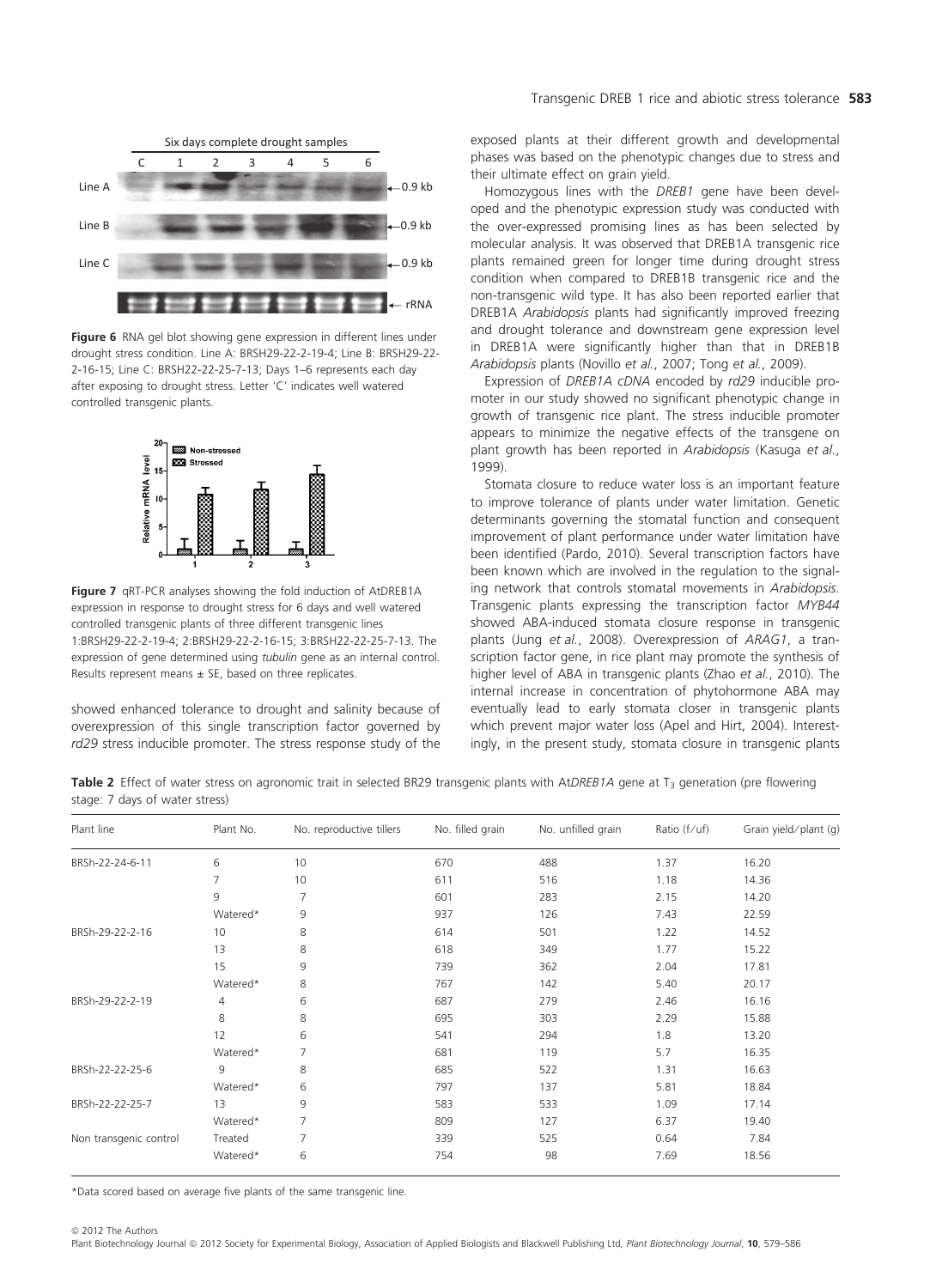Table 3 Response of transgenic lines transformed with DREB1 genes to salinity

|                  |                        | EC-rating |         |  |
|------------------|------------------------|-----------|---------|--|
| Rice line        | Gene used              | $EC12*$   | $EC18*$ |  |
| BR29-22-22-25-6  | At DREB <sub>1</sub> A | 5         | 9       |  |
| BR29-22-22-25-7  | At DREB <sub>1</sub> A | 5         | 9       |  |
| BR29-22-22-25-10 | At DREB <sub>1</sub> A | 3         | 9       |  |
| BR29-22-22-25-11 | At DREB <sub>1</sub> A | 5         | 9       |  |
| BR29-22-22-25-13 | At DREB <sub>1</sub> A | 5         | 9       |  |
| BR29-29-22-25-14 | At DREB <sub>1</sub> A | 5         | 9       |  |
| BR29-29-22-25-16 | At DREB <sub>1</sub> A | 5         | 9       |  |
| BR29-29-22-25-5  | At DREB <sub>1</sub> A | 5         | 9       |  |
| ML7-4-13         | OsDREB1B               | 5         | 7       |  |
| MI 7-4-16        | OsDREB1B               | 3         | 9       |  |
| MI 7-4-17        | OsDREB1B               | 3         | 5       |  |
| ML7-4-18         | OsDREB1B               | 3         | 7       |  |
| BR29 (control)   | Check                  | 9         | 9       |  |
| IR29 (control)   | Sensitive check        | 9         | 9       |  |
| ML7 (control)    | Check                  | 9         | 9       |  |
|                  |                        |           |         |  |

ML7 = IR6899B (Indica maintainer line).

\*Data scored after 2 and 4 weeks (at EC12, 2 week & EC18 2 week);

9 rating represent maximum negative effect.

Bold EC 3 means tolerant and bold 5 indicates moderately tolerant.

during drought conditions may be due to the expression of the transcription factor transgene in rice plants as shown in Figure 5.

In rice plants, water stress at the vegetative stage does not have much effect on the grain yield as rice plants at the tillering stage can recover very quickly and new tillers can replace the damaged tillers. But in the pre-flowering stage and post flowering stage dehydration affects proper flowering and seed development. It was shown that the non-transgenic wild type plants under water stress produced more unfilled grains than filled grains and consequently grain yield is very low, whereas yield



Figure 8 Effect of 14 days continuous salt stress with EC18; non-transgenic wild plants (left five rows), Transgenic IR68899B with OsDREB1B (b) (right five rows). EC has been measured in desi Siemens per meter  $(dS/m)$ .

loss in the case of the transgenic plants under water stress is much less. Water stress after flowering affects the grain filling of rice, thus causing severe reduction of the grain yield.

Transgenic plants with the DREB1 gene showed more tolerance to salt stress when compared with their respective wild type plants. All the transgenic plants grown at the EC12 salt level for fourteen days were moderately tolerant [3–5 standard evaluation score (SES)] compared with their wild type (9 SES). The same plants after growing in nutrient solution with salinity level EC12 for 2 weeks were again grown in salinity level EC18 most of the transgenic plants died (i.e. SES 9), excepting only one line transformed with DREB1B gene which survived. The tolerance level of wild type variety BR29 and line IR68899B seems to be the same as is shown by the data scored after 2 weeks (SES 9), all died at salinity level EC12. It might be possible that for salinity tolerance, DREB1B gene may be more effective than the DREB1A.

Here we have demonstrated the enhancement of drought and salt tolerance with a single transcription factor gene encoded by a stress inducible promoter. It is known that different independent regulatory systems are involved in abiotic stress responsive gene expression. A better understanding of the physiological and biochemical basis of stress tolerance is still needed.

# Experimental protocol

#### Plasmid DNA and bacterial strain

The plasmids pG29 AHS + OsDREB1A, pG29 AHS + OsDREB1B and pG29 AHS + AtDREB1A were introduced into Agrobacterium tumefaciens strain EHA105. These plasmids contain marker genes for neomycin phosphotransferase (nptll), hygromycin phosphotransferase (hph) and the stress responsive gene OsDREB1A, OsDREB1B and AtDREB1A controlled by rd29 stress inducible promoter (Kasuga et al., 1999). The bacteria were grown for 48 h in LB medium containing rifampicin (20  $\mu$ g/mL) and kanamycin (50  $\mu$ g/mL).

# Transformation

Two different rice cultivars BR29 and IR68899B were chosen for rice transformation. Embryogenic calli were obtained from 9 to 14 day-old immature embryos of BR29. Three-to-four-week-old actively growing embryogenic calli was taken as explants for Agrobacterium mediated transformation whereas for IR68899B, 10 day old immature embryos were used for biolistic transformation.

For Agrobacterium-mediated transformation we followed the method described by Datta et al., 2000;. Vacuum infiltration was applied and calli were co-cultivated with Agrobacterium in  $200 \mu$ M acetosyringone containing medium for 3 days. After 3 days of cocultivation, the Agrobacterium was removed by washing and the plant tissue was allowed to grow in medium containing 250 mg/L cefotaxime (to inhibit the growth of Agrobacterium) and 50 mg/L hygromycin (selective agent for transformation). After four cycles of selection the embryogenic calli were allowed to regenerate in regeneration medium. Regenerated plants were transferred to pots for natural growth. For biolistic transformation of IR68899B we followed the method described in earlier paper (Datta et al., 1998). Selected regenerated putative transgenic plants were grown in pots in greenhouse.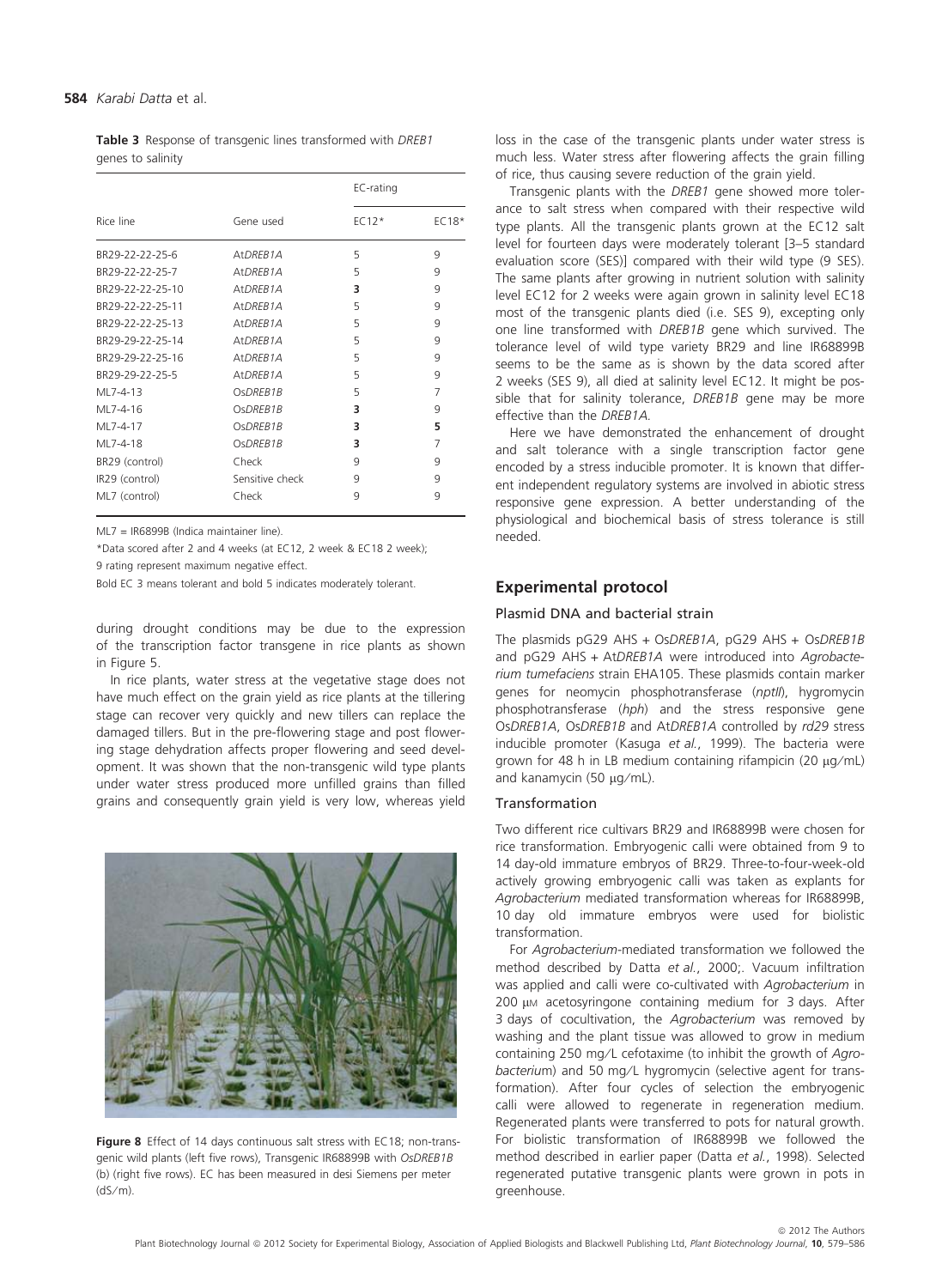Table 4 Effect of salinity stress on yield performance of salinity stress survived plants (IR68899B)

|                             | Reproductive | No. of filled<br>grains | No. of unfilled<br>spikelets | No. of total | Filled: unfilled | Grain yield<br>per plant (g) |
|-----------------------------|--------------|-------------------------|------------------------------|--------------|------------------|------------------------------|
| Plant no.                   | tillers      |                         |                              | spikelets    |                  |                              |
| ML7-4-17-1                  | 10           | 594                     | 408                          | 1002         | 1.45             | 12.14                        |
| ML7-4-17-2                  | 5.           | 409                     | 169                          | 578          | 2.42             | 8.67                         |
| ML7-4-17-3                  | 9            | 355                     | 135                          | 490          | 2.63             | 7.10                         |
| ML7-4-17-4                  | 10           | 581                     | 278                          | 859          | 2.09             | 10.79                        |
| ML7-4-17-5                  | 11           | 602                     | 338                          | 940          | 1.78             | 11.96                        |
| *IR68899B (without stress)  | 10.4         | 1017                    | 156                          | 1173         | 6.51             | 19.95                        |
| IR68899B (stressed control) | 5            | 365                     | 257                          | 622          | 1.42             | 7.3                          |

\*Average of five plants grown under normal condition up to maturity.

## Southern blot analysis

Ten microgram of DNA was digested with BamHI restriction endonuclease (Invitrogen, Carlsbad, CA). The digested DNA samples were separated by electrophoresis on 1% (W/V) TAEagarose gel. Southern membrane transfer, hybridization and autoradiography were done as previously described (Datta et al., 1998). The BamHI fragments containing the  $\sim$ 0.8 Kb DREB genes of DREB1A and DREB1B were radio labeled with ' a32P-dCTP and used correspondingly as hybridization probe.

## RNA gel blot analysis

Total RNA was isolated by the GITC (Guanidine isothiocyanate) method (Chomczynski and Sacchi, 1987). Equal amounts of total RNA (20  $\mu$ g) were electrophoresed on 1.4% MOPS-Formaldehyde gel, transferred to nylon membrane (Hybond-N; Amersham place, Buckinghamshire, UK) and baked by 80 °C for 2 h. PCR amplified product of DREB gene were labeled by random prime method (Radiprime; Amersham) and used as a probe. Radio-labeled (50 µci a<sup>32</sup>P-dCTP; Perkin-Elmer, Wellesley, MA) probes were denatured and hybridized to the membrane at 65 °C in a hybridization buffer (6x SSC, 5% Dextran sulphate,  $0.05$  M Sodium phosphate pH 7.2,  $5 \times$  Denhardt's solution,  $0.5\%$  SDS,  $0.0025$  M EDTA and  $100 \mu q/mL$  Salmon sperm DNA) for 12–16 h and washed for 15 min each with  $1 \times$  SSC, 0.5% SDS and 0.5x SSC, 0.5% SDS. The hybrdization signal was observed on Kodak X ray film s after 2–3 days exposure (Chomczynski and Sacchi, 1987).

## Quantitative RT-PCR

The qRT-PCR was performed after 6 days of drought stress with gene specific primers and the cycle was as follows: 95° C for 30 s, 60 °C for 30 s and 72 °C for 30 s. The procedure was according to the manufacturer's instructions (CFX 96 Real time system; Biorad, Hercules, CA). The amplification of tubulin gene was used as internal control to normalize all data. To validate the qRT-PCR results, the experiments were repeated three times. The mean values for the expression levels of the genes were calculated from three independent experiments.

## Drought stress treatment

The screening for drought tolerance is based on the phenotypic changes and survival of plants due to the water stress condition and ultimately its effect on grain yield. It was performed at three phases of plant growth with three different sets of plants. For the vegetative phase watering of 6-week-old plants was stopped for 21-days or as long as the wild type plants have severe damage. In

the case of pre-flowering stage screening, water supply was stopped for 7-days at the booting stage. For the flowering stage screening, plants were not supplied with water at the start of the flowering stage for 7-days. In all the three different sets of experiment, visual phenotype changes, recovery of the plants and its effect on grain yield were observed.

## Stomata studies

Water was withdrawn from transgenic and wild type rice plants of five different transgenic plants of BRSH29 for 6 days and leaf materials were collected and used for stomata studies. Epidermal peels were obtained from rice leaves 1-cm-long pieces of the leaves were scraped on the abaxial sides to remove most of the cells above the adaxial epidermis, then the isolated adaxial epidermis was stained with 0.1% acridine orange for 15 min (dye was prepared by dissolving 0.1 g of acridine orange in 0.05 M phosphate buffer), washed thoroughly in distilled water, mounted with dilute glycerin, observed and photographed using laser confocal microscope (LSM 510 with Carl Zeiss Axioplan-2, Göttingen, Germany).

## Screening for salinity tolerance

Salinity tolerance screening was done at the seedling stage. Four day old seedlings were placed on styrofoam seedling float with nylon net bottom on distilled water. The radicles were inserted through the nylon mesh. After 3 days when the seedlings were well established the water was replaced with salinized nutrient solution. Initial salinity was  $EC = 12$  dS/m by adding NaCl to the nutrient solution. Renewal of the solution was done every 7-days and pH at 5.0. The first scoring was taken after 14-days at  $EC = 12$  dS/m. After 14-days, the salinity level was increased to EC = 18 dS/m. The second scoring was taken after 14-days at  $EC = 18$  dS/m. The modified SES in rating the visual symptom of salt toxicity was used (Gregorio et al., 1997).

# Acknowledgements

The Financial support from Department of Biotechnology (DBT), Goverment of India in the form of DBT Programme Support is thankfully acknowledged. The authors are grateful to Professor Malcolm Elliott, University of Leicester, UK for editorial assistance.

# References

Apel, K. and Hirt, H. (2004) Reactive oxygen species: metabolism, oxidative stress and signal transduction. Ann. Rev. Plant Biol. 55, 373–379.